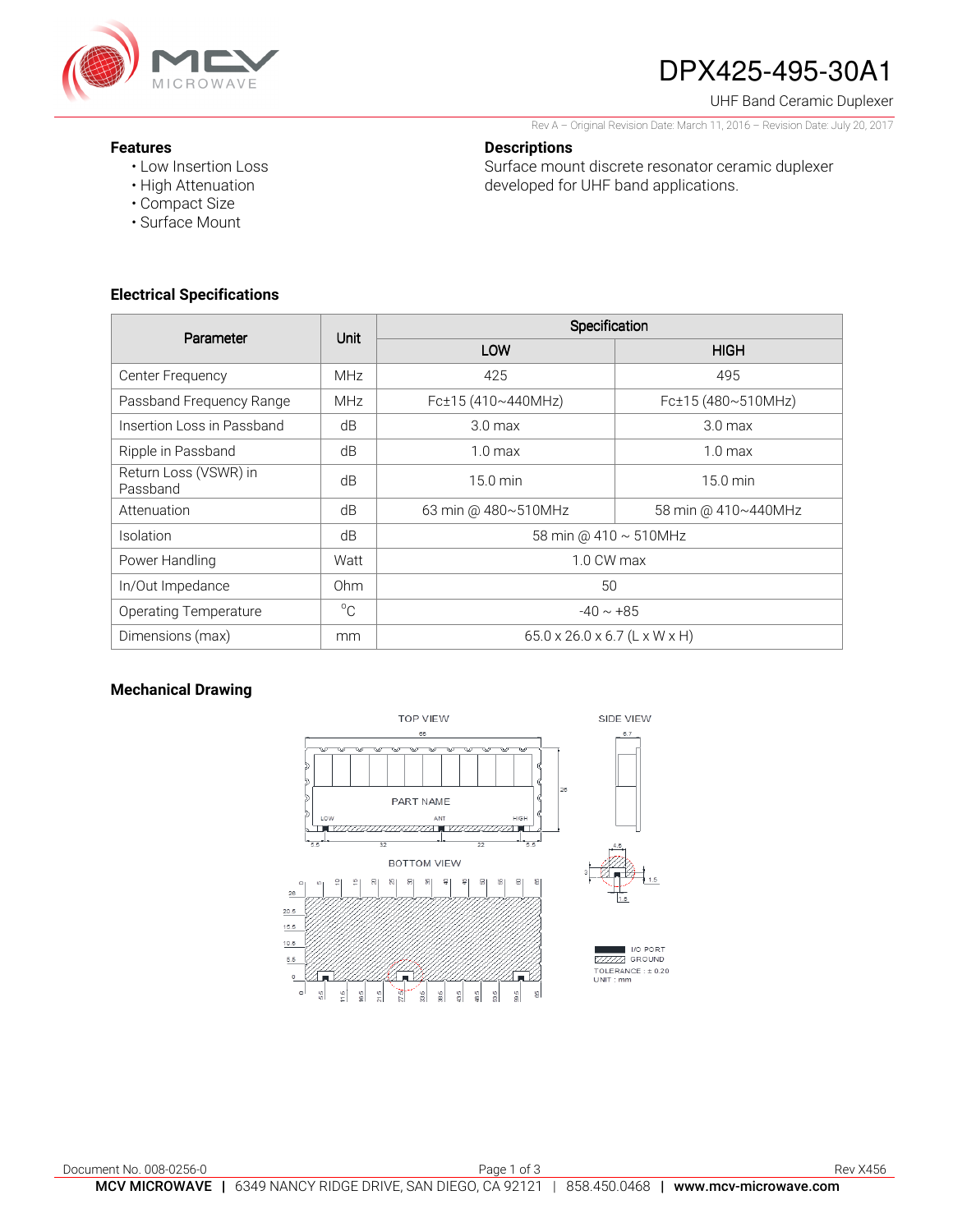

## DPX425-495-30A1

#### UHF Band Ceramic Duplexer

Rev A – Original Revision Date: March 11, 2016 – Revision Date: July 20, 2017

### **Electrical Response**